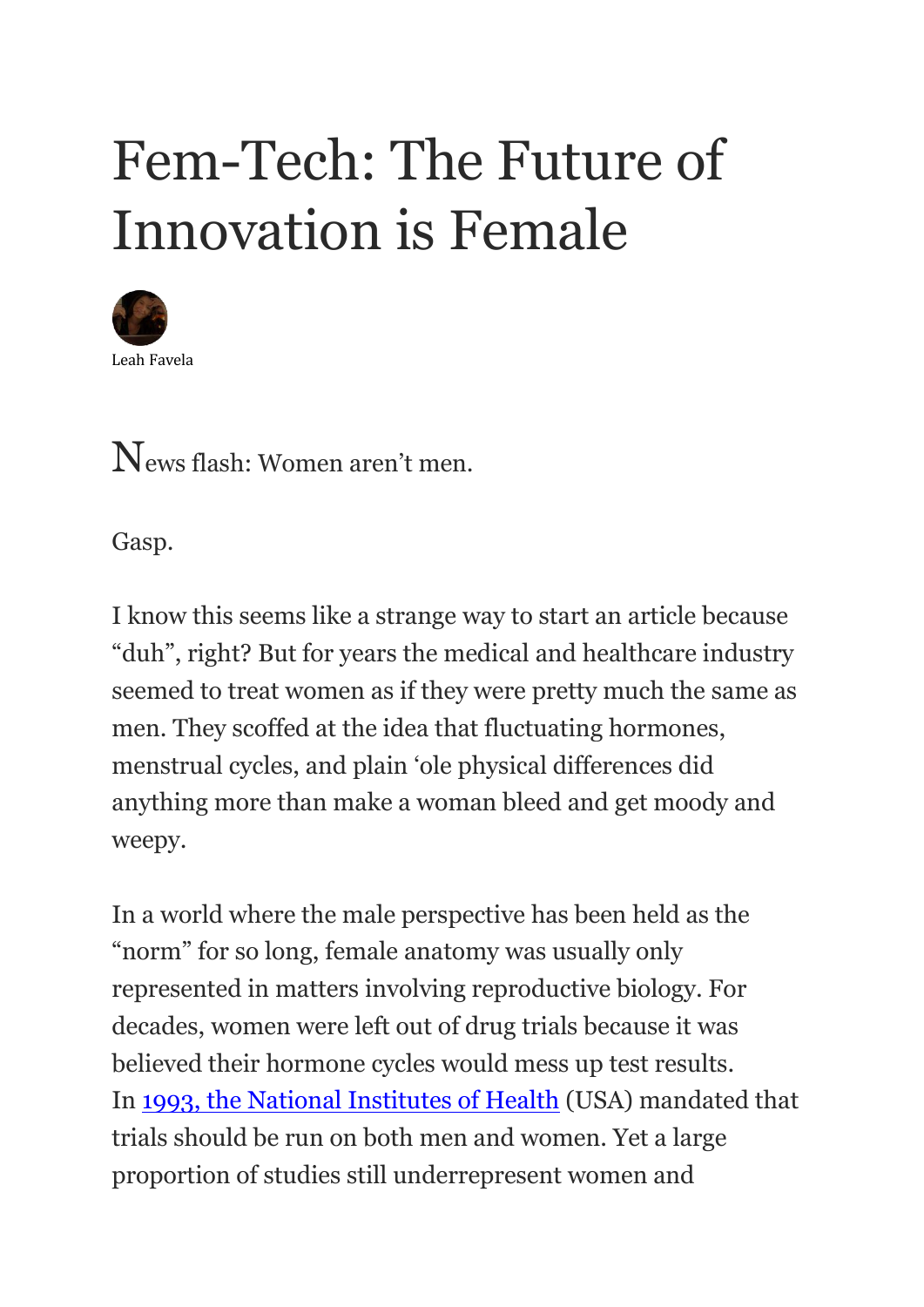thousands of drugs are sold today which were approved before the 1993 ruling. Even the majority of medicines that were developed specifically for women have been **tested on male lab** [animals.](https://medicalxpress.com/news/2020-06-women-overmedicated-drug-dosage-trials.html)

But the tides, they are a-changing.

With the rise of the 'she-conomy', women are beginning to play an increasingly influential role in life-long healthcare. With better jobs than ever before comes more purchasing power. A [Frost & Sullivan report](https://ww2.frost.com/files/1015/2043/3691/Frost__Sullivan_Femtech.pdf) states that 90% of women are primary healthcare decision-makers for their family and play the role of key influencers for their friends, 80% of household healthcare spending is done by women, working-age women spend 29% more on healthcare than men of the same demographic, and women are 75% more likely to use digital tools for healthcare than men.

In answer to an overwhelming need for medicines, diagnostics, and services to address biological differences in men and women, femtech was born. First coined by Ida Tin, CEO and founder of [Clue](https://helloclue.com/), a women's menstruation-tracking app, femtech refers to technologies created specifically to support women's health. They generally fall into 4 categories: reproductive health, pregnancy, and nursing care, pelvic and uterine care, and general healthcare and wellness. With apps that target early diagnosis of certain cancer types to wearable and unobtrusive breast pumps, these technologies leverage healthcare services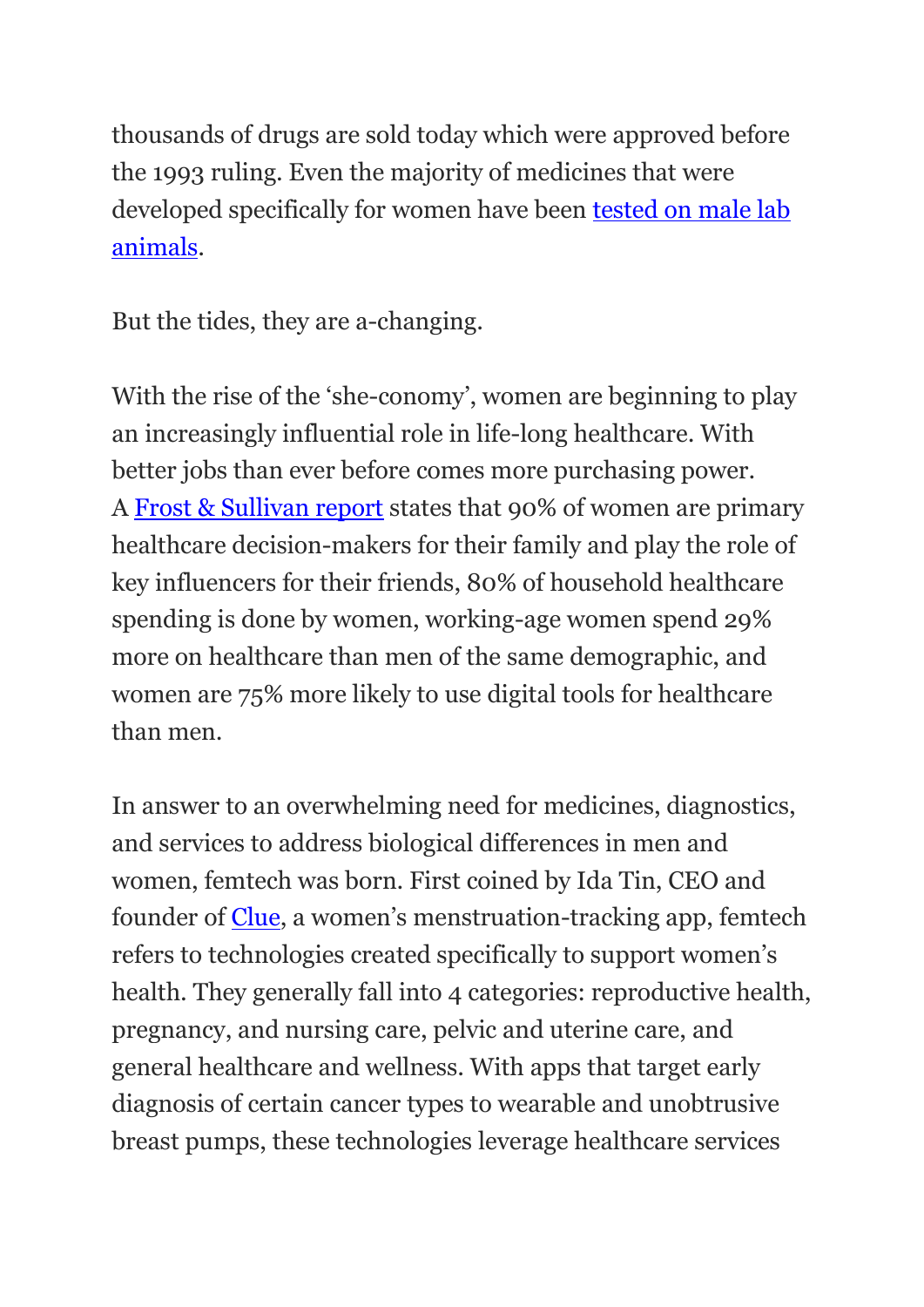while lowering healthcare costs and raising healthcare standards and quality of life for women.

The world is beginning to take notice of femtech start-ups, with venture capitalist funding and investments rapidly increasing. The market potential is expected to reach [\\$50 billion by 2025,](https://ww2.frost.com/frost-perspectives/femtechtime-digital-revolution-womens-health-market/) which makes sense since 50% of the world's population are femtech's target customers.

A few start-ups to take note of:

## Emjoy

Started in Barcelona in 2018 by Andrea Oliver, [Emjoy](https://www.letsemjoy.com/) is an app that takes women on a "personalized journey to find sexual happiness and gratification through audio guides". I downloaded the app and opted for the 7-day trial since, like a lot of people, I try not to spend money until I believe something is going to be worth it. I took a 5-minute quiz which asked me a variety of questions including some about my sexual desires, self-image, confidence levels, and sexual goals. My app is now personalized with audio sessions such as "Limiting Negative Thoughts", "Practicing Self-Care", "3-Days to Love Your Vulva" and "Increasing Your Sexual Energy". A 15-minute session had me listening to a female sex therapist lead me through a visualization of a lover exploring my body. Sound weird? Yeah, I thought so too at first. But the therapist's cheerful, no-nonsense tone soon made me feel comfortable, though I will admit I caught myself giggling a few times. Overall, the session was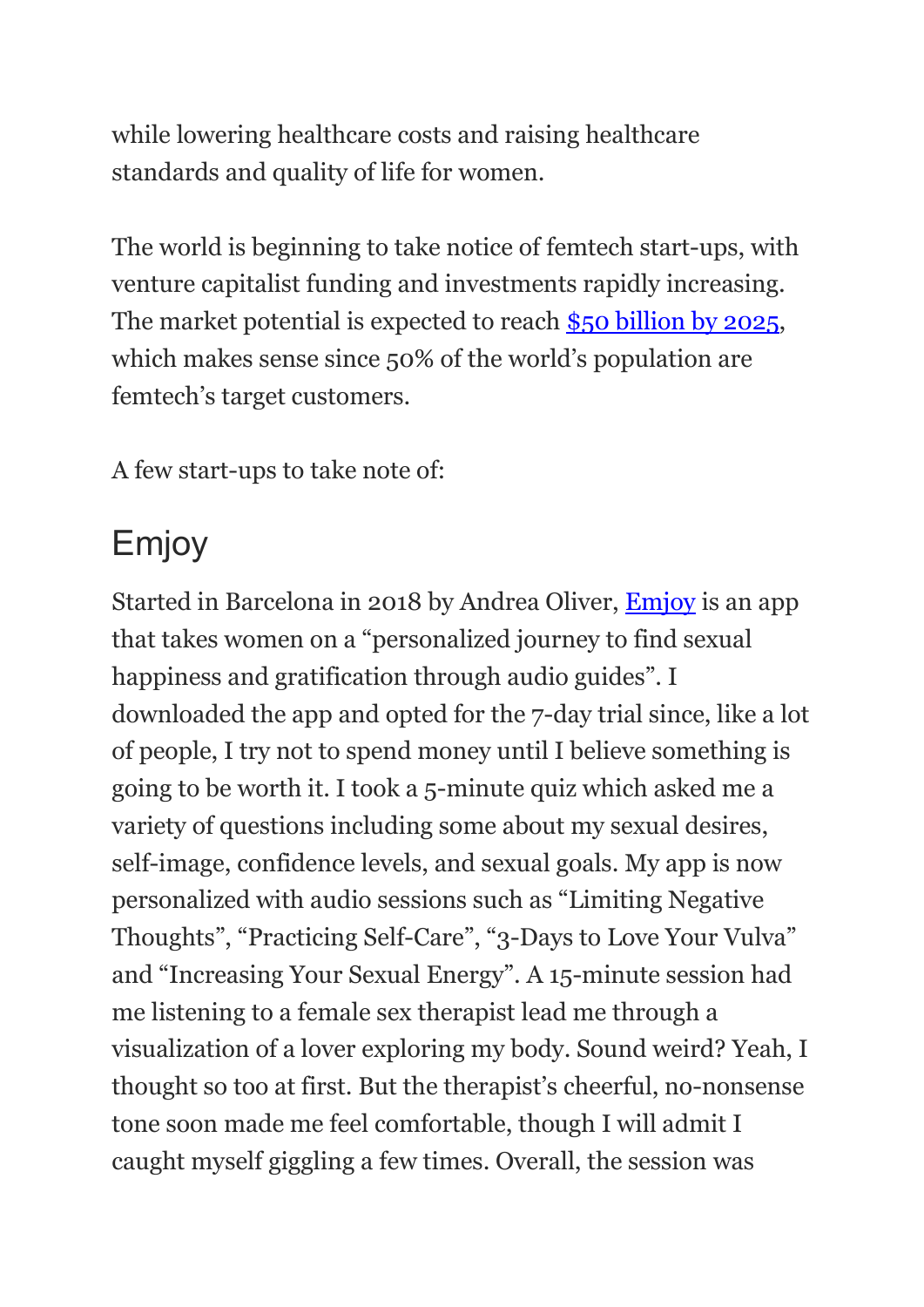enjoyable and almost meditative. I'm a few days into the free trial and actively using the app. The jury is still out on whether or not I'll pay for it, but I like the way it's set up and I believe it could be beneficial to women who want to raise their confidence levels, heighten sexual experience, and simply explore "taboo" subjects they might not feel comfortable talking about.

#### Lattice Medical

40% of women with breast cancer have mastectomies, with only 14% of these women receiving reconstructive surgery. Currently, the most common reconstructive procedures offered involve multiple and costly surgeries with a high-risk of ongoing complications. [Lattice Medical,](https://aninjusticemag.com/lattice-medical.com) a France-based startup, has created MATISSE, a 3D printed bioabsorbable implant. Bioabsorbable means the implants slowly diffuse into the body, eliminating the need for multiple surgeries to remove synthetic materials. This reduces the price of the reconstruction and makes an already unpleasant experience much simpler and less invasive. The implant creates a lattice shell that gives shape and volume while stimulating and guiding tissue reconstruction. Within 4 to 8 months the breast is rebuilt with the patient's natural fatty tissues, without introducing any harmful foreign bodies. Both Lattice Medical and its founder, Dr. Julien Payen, have been nominated for and won several, awards for innovation in both technology and medicine. While researching this article, I e-mailed Lattice Medical to ask if the MATISSE was still in development and received a quick response directly from Dr. Payen. "Yes, the product is still in development," he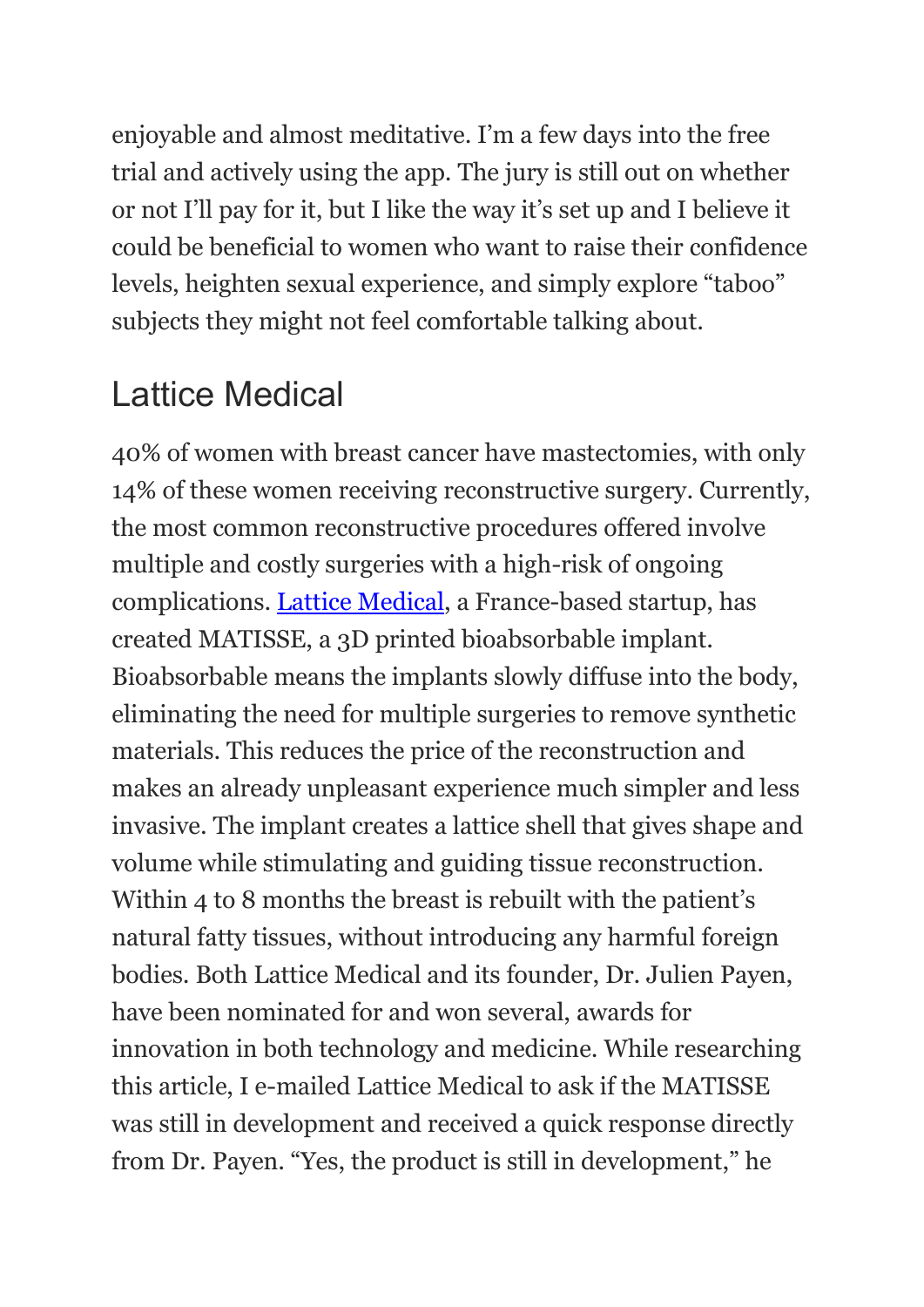wrote, "it's a very long path since it is an implantable medical device with strong regulations and standardization to prevent any risks. We expect to begin the first in-woman clinical trial in a year and a half."

#### Cirqle Biomedical

I don't know about any of you women out there, but birth control pills have always had a nasty effect on me; from massive mood swings to irregular cycles, even low-hormone pills absolutely wreak havoc on my body and mind. [Cirqle](https://www.oui.us/story.html)  [Biomedical](https://www.oui.us/story.html), based in Copenhagen, developed OUI a "nextgeneration contraceptive technology to replace hormonal birth control as the go-to option for women". OUI is a vaginal capsule which quickly dissolves after insertion and releases a natural polymer formulation. The formulation provides effective birth control a minute after insertion by making cervical mucus temporarily impenetrable to sperm. The barrier of the cervical mucus traps the sperm in the vaginal cavity where the low pH environment deactivates them. This mucus engineering approach to birth control is unique in that only the top mucus layer is temporarily affected. Because it doesn't act like a drug and is free of hormones, the side-effects of the OUI are minimized. Dr. Ljudmila Katchan, of Cirqle Biomedical, says, "The near term goal is to advance the technology to a stage where it is ready for the first-in-human study. We need to solve the numerous challenges ahead of us but we are also thinking about the bigger picture." When OUI hits the market, this innovation could be a game-changer.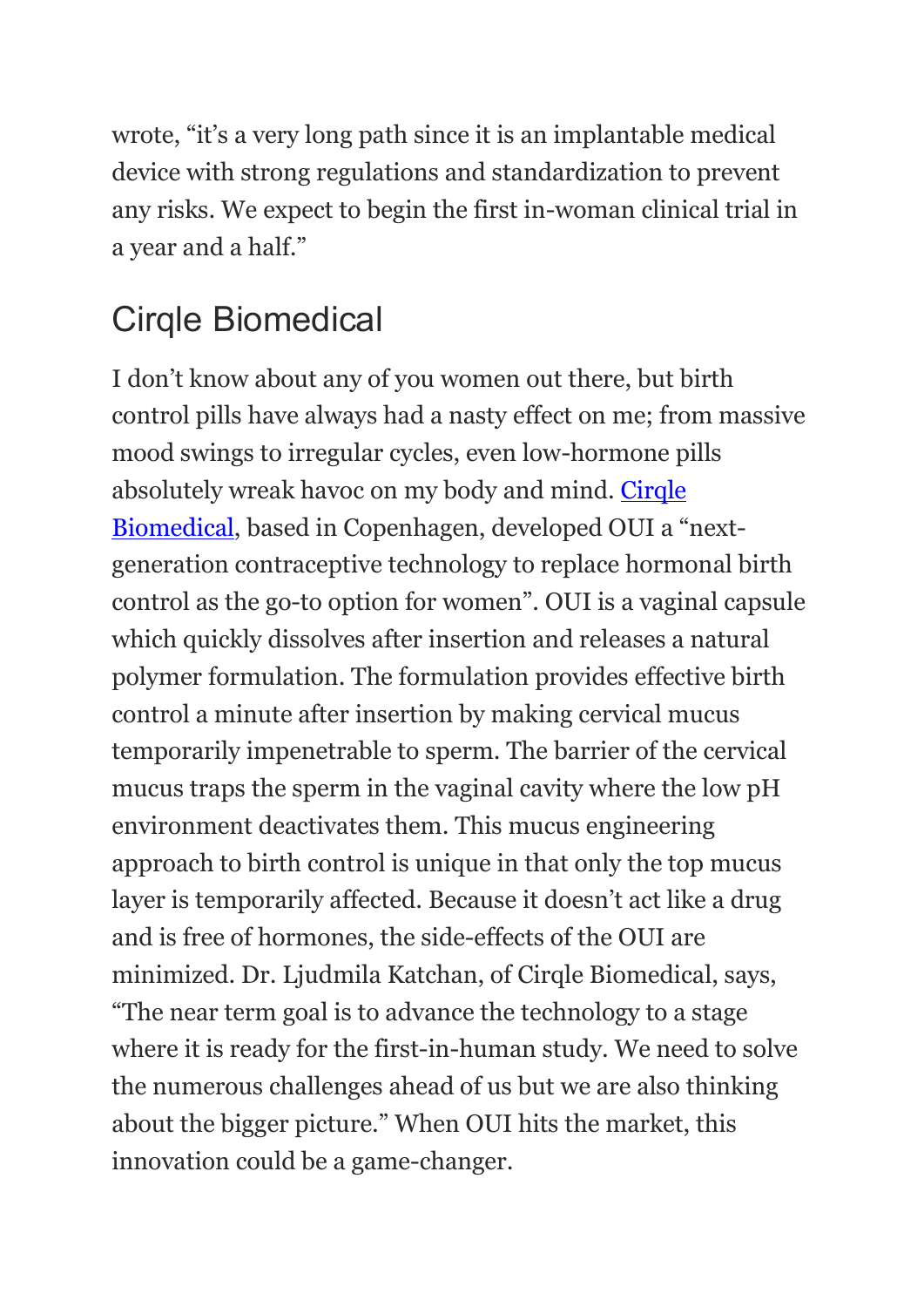#### Elvie

[Elvie](https://www.elvie.com/)'s motto is "Bringing women's technology out of the dark ages" and the company aims to change the way women think and feel about themselves and their bodies. Founded and headed by Tania Boler, a world-recognized women's health expert, Elvie offers a variety of innovative FemTech technology. The Elvie Pump is a wearable and silent cordless breast pump. It fits snugly into a standard nursing bra and allows for freedom of movement. The wearer can even go out into public without the device being seen or heard. This is such a great time-saver for nursing mothers who can continue with their everyday lives while the pump works, switching from stimulation to expression mode when milk flow abates as well as pausing when the bottle is full.

The Elvie Trainer is an award-winning insertable Kegel trainer designed to strengthen the pelvic floor for improved bladder control, faster postnatal recovery, and enhanced intimacy. The Kegel trainer measures force and motion and sends information to the accompanying app. The app then helps the user to change incorrect Kegel movements which can harm vaginal muscles. The app also comes with a variety of 5-minute workouts that give your pelvic floor a full workout.

### Daye Ltd.

Harnessing the anti-inflammatory powers of CBD oil, [Daye](https://yourdaye.com/)  [Ltd.](https://yourdaye.com/) is redesigning the tampon, with sustainability, safety, and